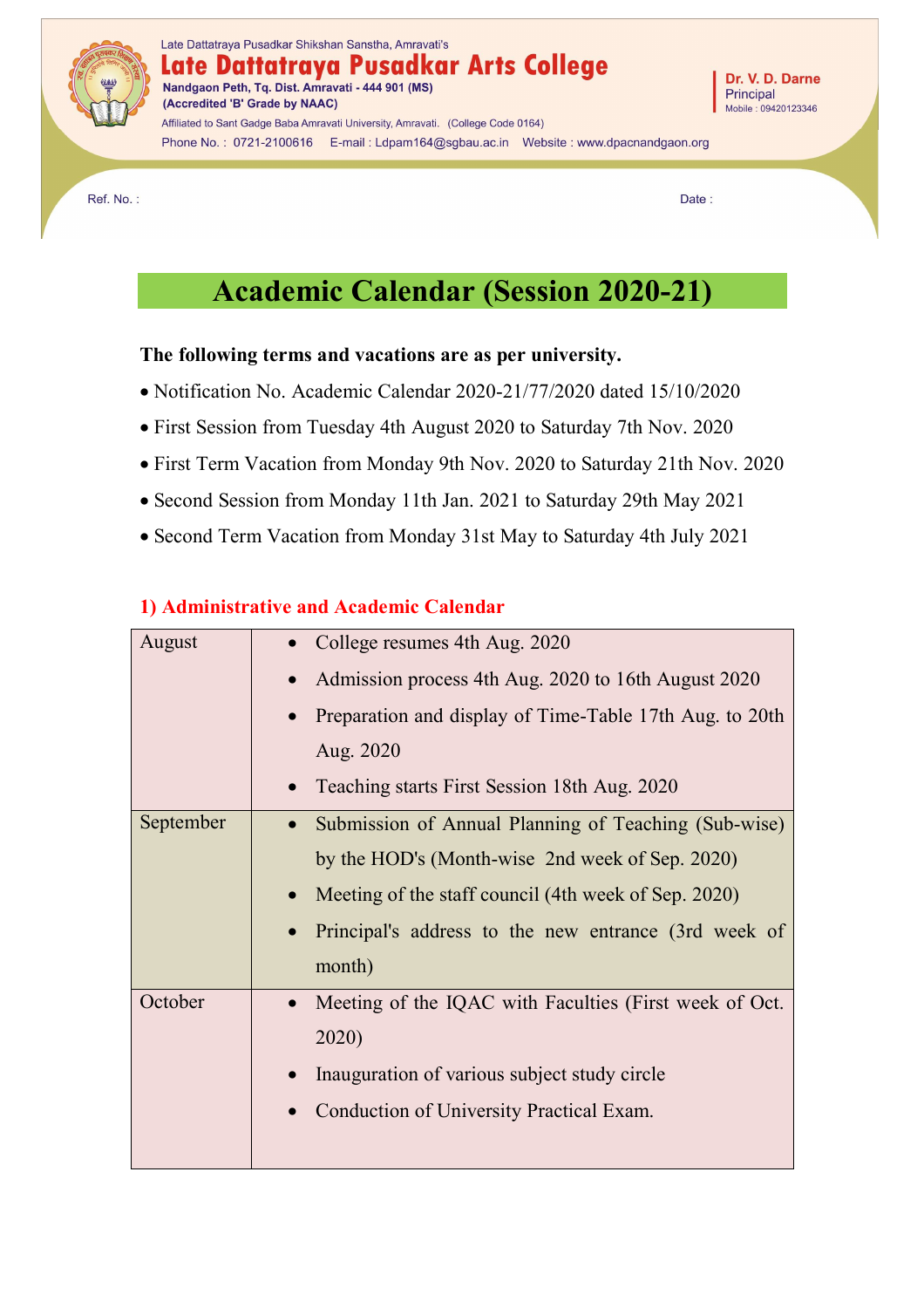| November | <b>Conducting College Exam Unit Test</b><br>$\bullet$            |
|----------|------------------------------------------------------------------|
|          | Evaluation of assignment of various subject<br>$\bullet$         |
|          | Submission of action taken report by the H.D.C. and<br>$\bullet$ |
|          | Committee Conveners (month-wise) as per perspective              |
|          | plan (Last week of November)                                     |
| December | Meeting of NACC steering committee (1st week of                  |
|          | December 2020)                                                   |
|          | Submission of report by admission review committee<br>$\bullet$  |
|          | (2nd week of December 2020)                                      |
|          | Meeting of the student council<br>$\bullet$                      |
|          | Submission of result analysis of University Exam.<br>$\bullet$   |
|          | (Teacher-wise and subject-wise) and complete of syllabi          |
|          | (3rd week of December 2020)                                      |
|          | Preparation of University winter exam                            |
|          |                                                                  |
| January  | College resumes (4th January 2021)<br>$\bullet$                  |
|          | Teaching starts second session (14th January 2021)               |
|          | Principal meeting teacher staff (Last week of January            |
|          | 2021)                                                            |
|          | Meeting of the I.Q.A.C. with faculties (Last week of             |
|          | January 2021)                                                    |
|          |                                                                  |
| February | Meeting of the purchase committee (First week of                 |
|          | Feb.2021)                                                        |
|          | Industrial Visits Tours (2nd week of Feb. 2021)<br>$\bullet$     |
|          | Physical Test (3rd week of Feb. 2021)                            |
|          | Submission of action taken report by the HOD's and<br>$\bullet$  |
|          |                                                                  |
|          | committee conveners (month-wise) as per perspective              |
|          | plan (Last week of Feb. 2021)                                    |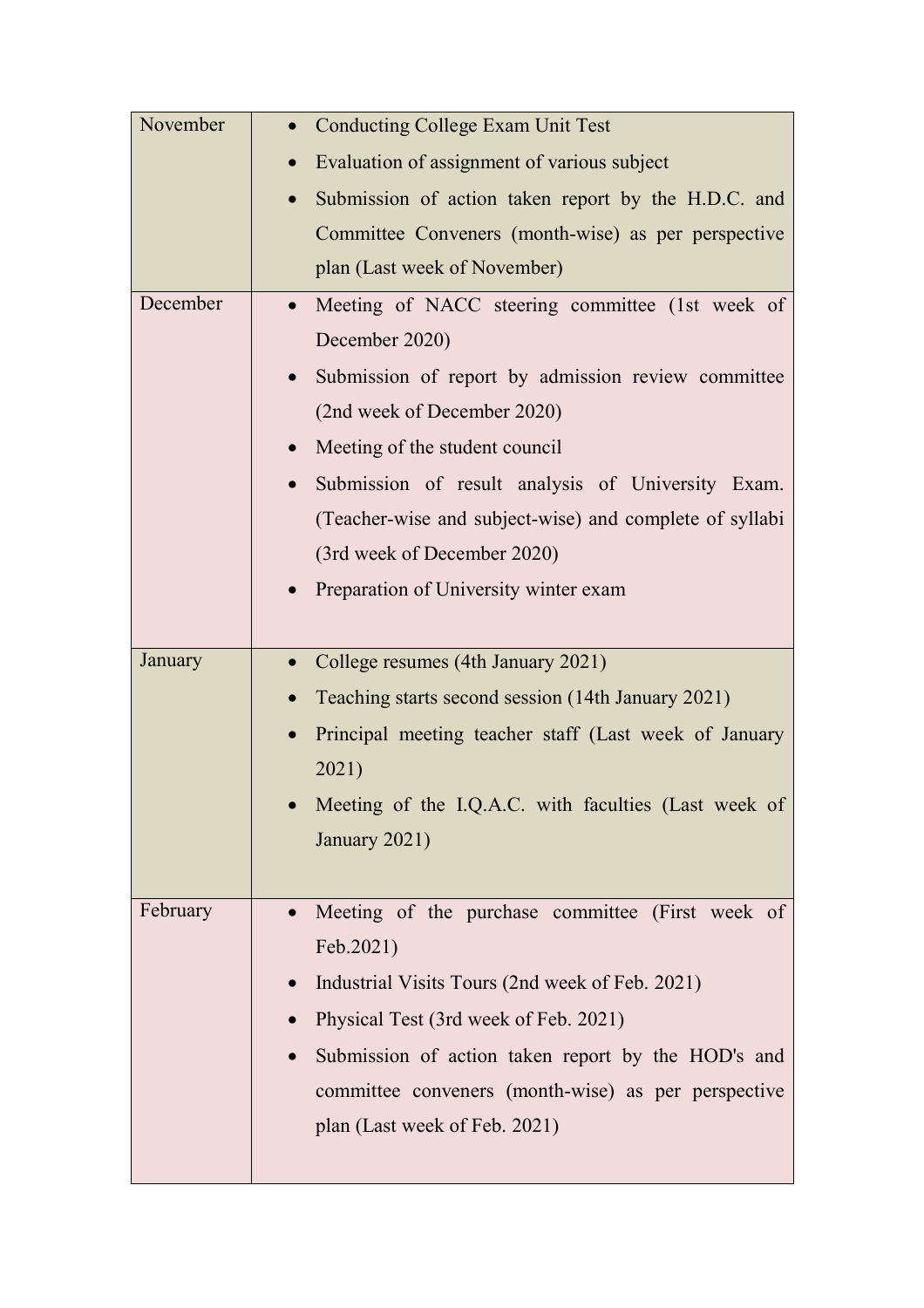| March | Meeting of the IQAC with faculties (1st week of March<br>2021)<br>Meeting of student council (2nd week of March 2021)<br>$\bullet$<br>Use of ICT tools for screening of subject related<br>$\bullet$<br>documentaries and movies (3rd week of March 2021)<br>ICT/Computer skill training / workshop (Last week of<br>$\bullet$<br><b>March 2021)</b>              |
|-------|-------------------------------------------------------------------------------------------------------------------------------------------------------------------------------------------------------------------------------------------------------------------------------------------------------------------------------------------------------------------|
| April | Meeting of staff council (1st week of April 2021)<br>$\bullet$<br>Conducting of University Practical Examination (2nd<br>$\bullet$<br>week of April 2021)<br>Departmental Meetings (Last week of April 2021)<br>$\bullet$<br>Conducting College Unit Test Exam. (Last week of April<br>2021)                                                                      |
| May   | Preparation of Summer Examination (1st week of May<br>$\bullet$<br>2021)<br>College and University Examination (2nd week of May<br>$\bullet$<br>2021)<br>Stock Verification (Last week of May 2021)<br>Submission of perspective plan 2020-21 by HOD's and<br>committee conveners of the IQAC (25th May 2021)<br>Last Day teaching second session (29th May 2021) |
| June  | Conducting University Exam preparation<br>$\bullet$<br>Conducting College Practical Exam (Assignment) (1st<br>week of June 2021)<br>Submission of action taken reports by various committees<br>(2nd week of June 2021)                                                                                                                                           |
| July  | Evaluation and Assessment (1st week of July 2021)<br>$\bullet$<br>Preparation of Prospectus for the Academic Session<br>2021-22 (2nd week of July 2021)                                                                                                                                                                                                           |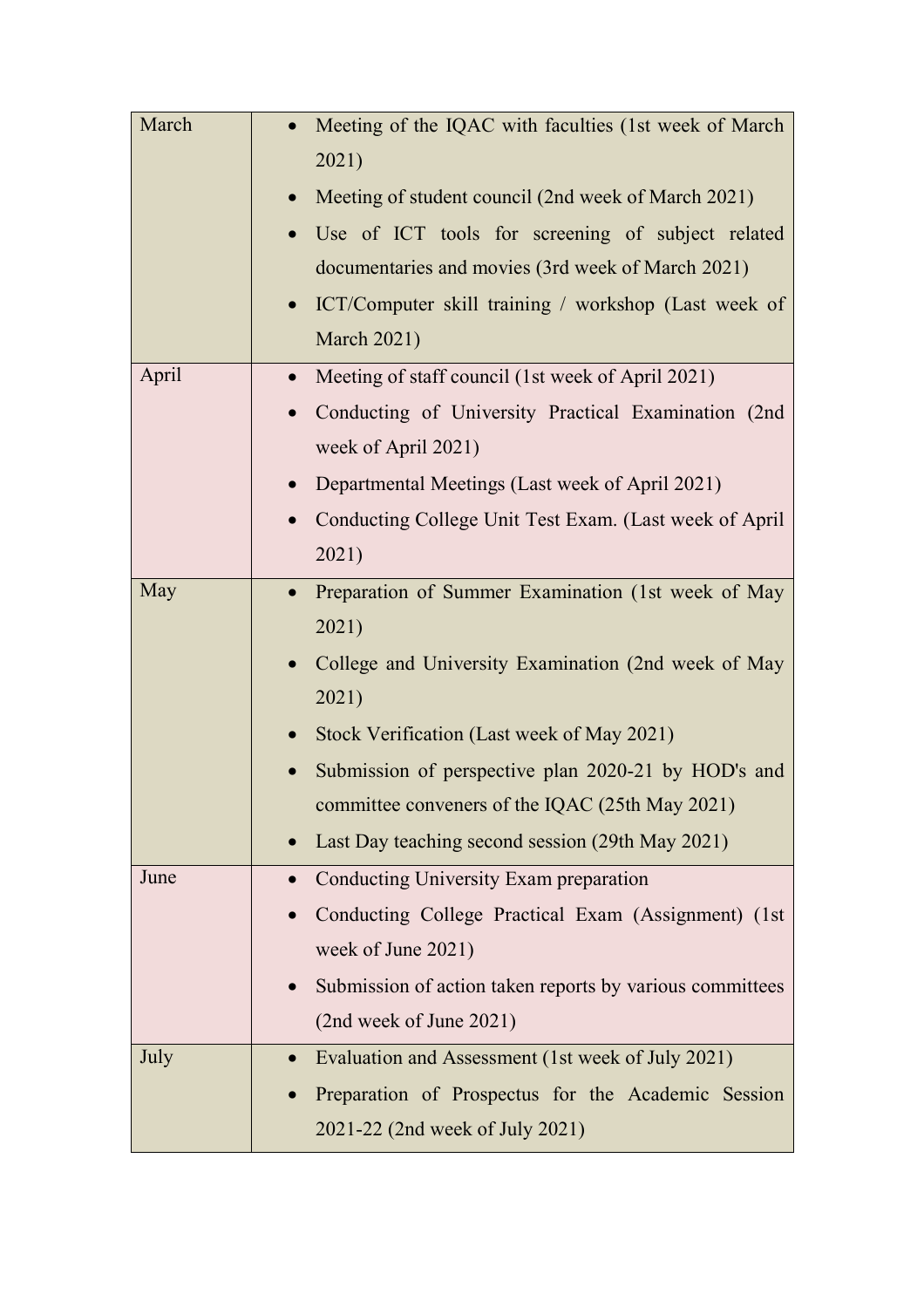## **2) Schedule of Students - Centric Activities**

- Cleanliness Drive Swachha Bharat Abhiyan and Tree Plantation (2nd week of July 2020)
- International Yoga Day 21st June 2020
- N.S.S. Day 24th September 2020
- Sports Compatation / Carnival -
- Annual Social Gathering 10th January 2021
- AFDS Awareness Rally 1st December 2020

## **National Service Scheme (N.S.S.)**

- Swacchta Abhiyan July 2020 to Feb. 2021
- Guest Lectures on Plastic Disposal
- To organize a camp on Health and Hygiene
- Yoga Training Camp
- To organize a rally for voters awareness
- Shramdan at Public Places

## **Youth Festival**

- Audition Test of all events for Youth Festival
- Rehearsal of Theatrical events for Youth Festival
- Students participation in the University Youth Festival

## **Game, Sports and Recreation**

- Intercollegiate Tournament
- Intra-class tournament

#### **Alumni Association**

- Department wise invited talk by the Alumnus
- Expert Lecture on Soft-skill and personality development
- Industry Interaction with the students